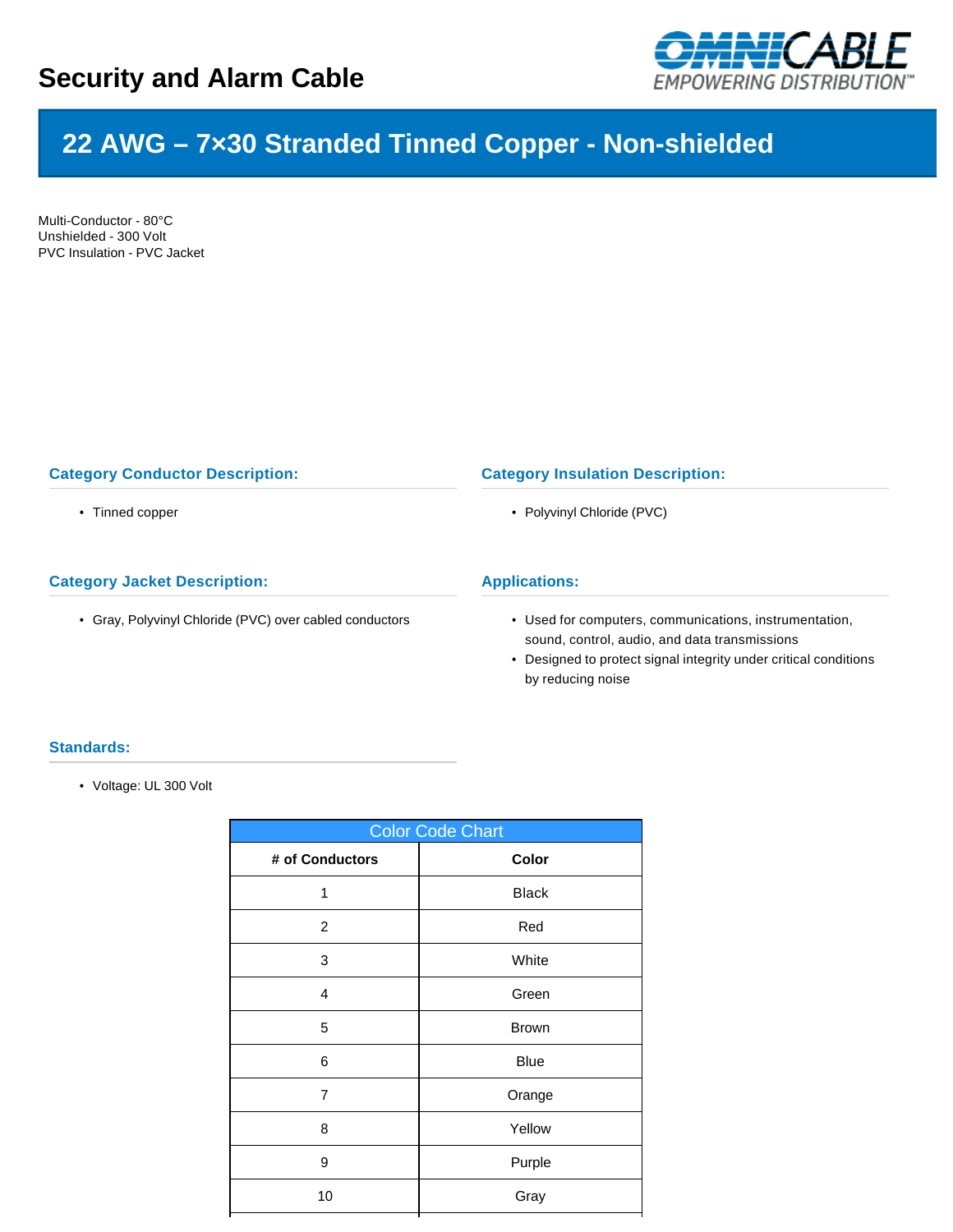| 11 | Pink                      |  |  |  |  |
|----|---------------------------|--|--|--|--|
| 12 | Tan                       |  |  |  |  |
| 13 | Red/Black Stripe          |  |  |  |  |
| 14 | White/Black Stripe        |  |  |  |  |
| 15 | Green/Black Stripe        |  |  |  |  |
| 16 | <b>Blue/Black Stripe</b>  |  |  |  |  |
| 17 | Orange/Black Stripe       |  |  |  |  |
| 18 | Yellow/Black Stripe       |  |  |  |  |
| 19 | Purple/Black Stripe       |  |  |  |  |
| 20 | Gray/Black Stripe         |  |  |  |  |
| 21 | Pink/Black Stripe         |  |  |  |  |
| 22 | Tan/Black Stripe          |  |  |  |  |
| 23 | <b>Black/White Stripe</b> |  |  |  |  |
| 24 | Red/White Stripe          |  |  |  |  |
| 25 | Green/White Stripe        |  |  |  |  |
| 26 | <b>Blue/White Stripe</b>  |  |  |  |  |
| 27 | <b>Brown/White Stripe</b> |  |  |  |  |
| 28 | Orange/White Stripe       |  |  |  |  |
| 29 | Yellow/White Stripe       |  |  |  |  |
| 30 | Purple/White Stripe       |  |  |  |  |